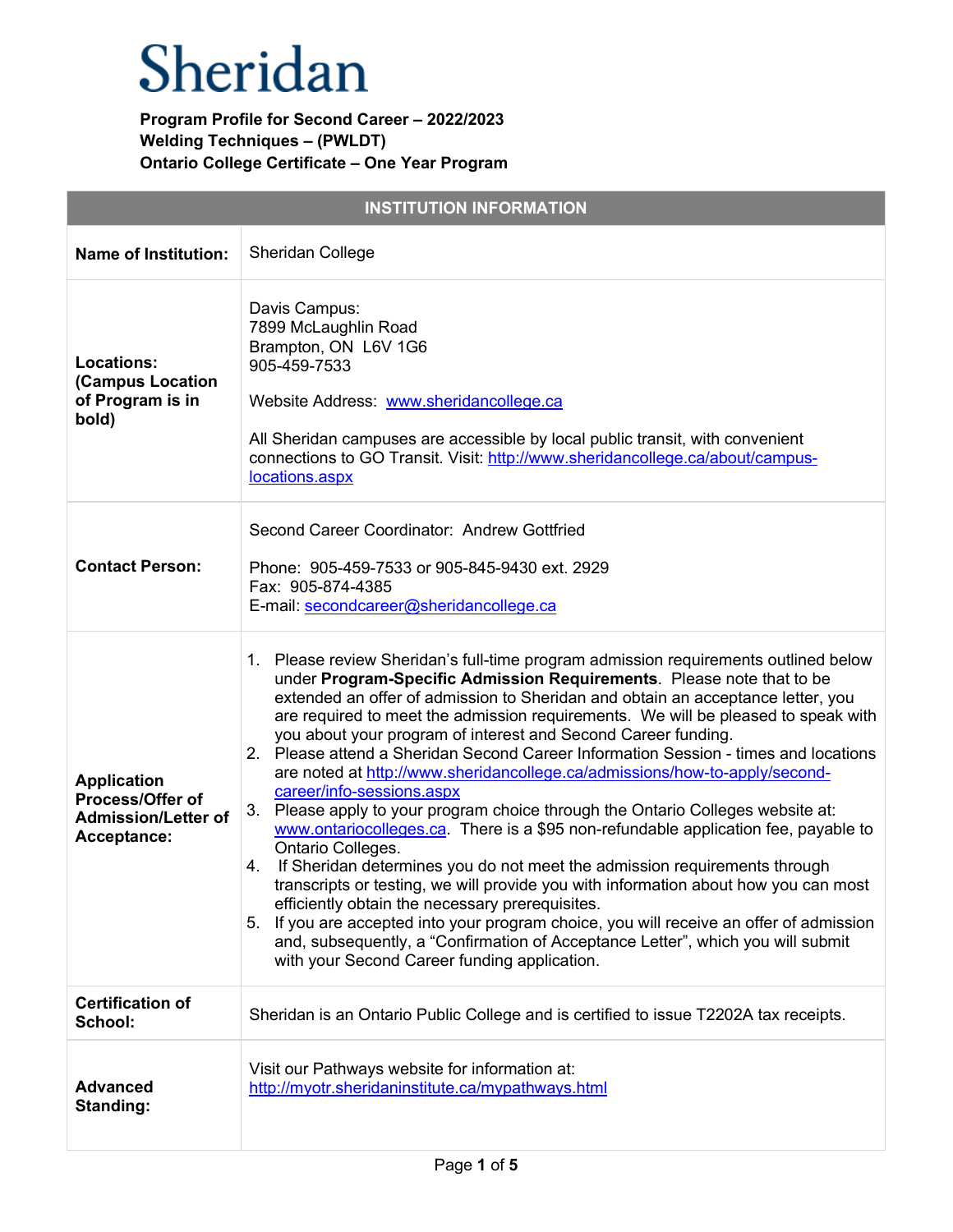| <b>PROGRAM INFORMATION</b>                                                               |                                                                                                                                                                                                                                                                                                                                                                                                                                                                                                                                                                                                  |  |
|------------------------------------------------------------------------------------------|--------------------------------------------------------------------------------------------------------------------------------------------------------------------------------------------------------------------------------------------------------------------------------------------------------------------------------------------------------------------------------------------------------------------------------------------------------------------------------------------------------------------------------------------------------------------------------------------------|--|
| Program Name/<br><b>Credential:</b>                                                      | <b>Welding Techniques</b><br><b>Ontario College Certificate</b>                                                                                                                                                                                                                                                                                                                                                                                                                                                                                                                                  |  |
| <b>Program-Specific</b><br><b>Admission</b><br><b>Requirements:</b>                      | https://www.sheridancollege.ca/programs/welding-techniques#tab=admission-<br>requirements                                                                                                                                                                                                                                                                                                                                                                                                                                                                                                        |  |
| <b>Program Offered</b><br><b>SEPTEMBER 2022</b><br><b>Start/End dates by</b><br>semester | Sept. 6, 2022<br>Jan. 9, 2023<br>$\mathbf 1$<br>2 <sup>1</sup><br>To<br>To<br>Dec. 16, 2022<br>Apr. 21, 2023                                                                                                                                                                                                                                                                                                                                                                                                                                                                                     |  |
| <b>Program Offered</b><br><b>JANUARY 2023</b><br><b>Start/End dates by</b><br>semester   | Jan. 9, 2023<br>May 8, 2023<br>$\mathbf 1$<br>To<br>2 <sup>1</sup><br>To<br>Apr. 21, 2023<br>Aug. 18, 2023                                                                                                                                                                                                                                                                                                                                                                                                                                                                                       |  |
| <b>Program Offered</b><br><b>MAY 2023</b><br><b>Start/End dates by</b><br>semester       | Sept.5, 2023<br>May 8, 2023<br>3 <sup>1</sup><br>To<br>To<br>1<br>Aug. 18, 2023<br>Dec. 15, 2023                                                                                                                                                                                                                                                                                                                                                                                                                                                                                                 |  |
| Program Length/<br><b>Hours/Weeks:</b>                                                   | This is a full time program over 1 year: 2 semesters of 15 weeks each with 1 reading<br>(break) week.<br>Hours per week: 19 (daytime hours between 8:00 a.m. and 6:00 p.m., Monday to<br>Friday; however, please note that in some cases courses may run until 10:00 p.m.)<br>Programs starting in September have a Christmas break of approximately 3 weeks.<br>Programs starting in January and May run continuously over 8 months (no summer<br>break), with two weeks between semesters.<br>Students will be notified about their class schedule prior to the beginning of each<br>semester. |  |
| <b>Class Size:</b>                                                                       | Approximately 35                                                                                                                                                                                                                                                                                                                                                                                                                                                                                                                                                                                 |  |
| <b>Course Outline:</b>                                                                   | https://www.sheridancollege.ca/programs/courses/course-outline-search                                                                                                                                                                                                                                                                                                                                                                                                                                                                                                                            |  |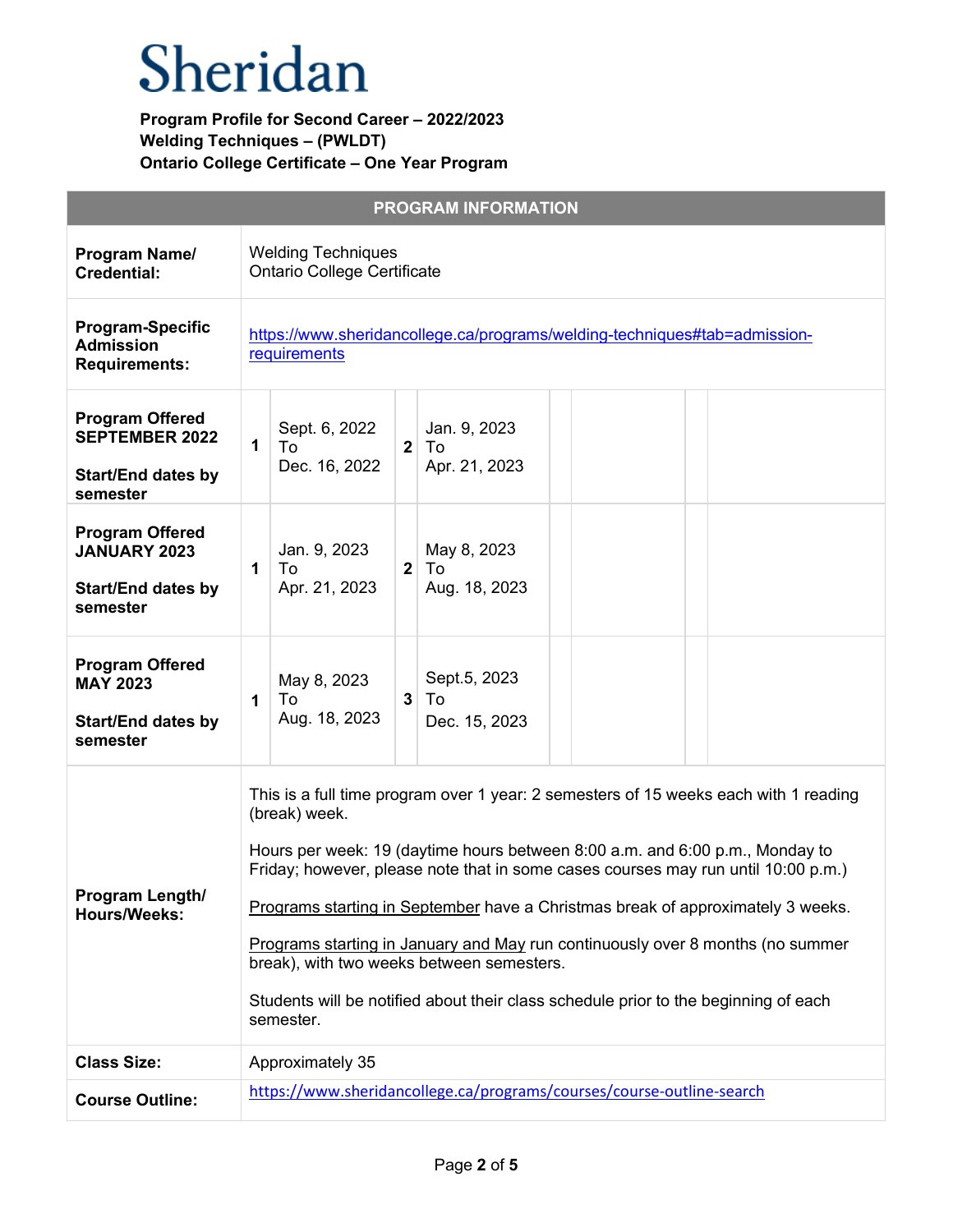| <b>Registration Fee:</b>                                                                                  |                                                                                                                                                                                                                                                                                                                                                                                                                                                                                                                             |
|-----------------------------------------------------------------------------------------------------------|-----------------------------------------------------------------------------------------------------------------------------------------------------------------------------------------------------------------------------------------------------------------------------------------------------------------------------------------------------------------------------------------------------------------------------------------------------------------------------------------------------------------------------|
| (applicable at time<br>of publication -<br>subject to change<br>without notice)                           | The \$95 non-refundable application processing fee paid to Ontario Colleges covers<br>application processing for one application cycle.                                                                                                                                                                                                                                                                                                                                                                                     |
| <b>Annual Tuition:</b><br>(applicable at time<br>of publication -<br>subject to change<br>without notice) | https://www.sheridancollege.ca/programs/welding-techniques#tab=fees-and-financial-<br>aid<br>Tuition fees are regulated by the Ministry of Advanced Education and Skills<br>Development and a change could be made by action of the Ontario Government.<br>As the Fee Guide is prepared in advance, Sheridan reserves the right to make<br>changes due to errors and omissions. Additional fees will apply for some programs<br>with a modified curriculum. All information provided is current as of publication.          |
| Parking:<br>(applicable at time<br>of publication -<br>subject to change<br>without notice)               | https://epark.sheridancollege.ca/                                                                                                                                                                                                                                                                                                                                                                                                                                                                                           |
| <b>Book Costs:</b><br>(applicable at time<br>of publication -<br>subject to change<br>without notice)     | Approximately \$630.00 per semester - 5% tax included                                                                                                                                                                                                                                                                                                                                                                                                                                                                       |
| <b>Other Costs:</b>                                                                                       | <b>Mandatory Safety Footwear</b><br>Work boots with steel toe and sole (CSA Green Patch) - Approximately \$150<br>Mandatory Safety Glasses with clear lenses and side protection (CSA approved)<br>- Approximately \$15.00<br>Locker Fee - \$15 for one semester, \$25 for two semesters, and \$35 for one academic<br>year (September – August). All students must provide their own lock. Payment will be<br>by debit or credit card only.<br>Please note ALL COSTS are approximate and subject to change without notice. |
| <b>Payment Policy for</b><br><b>Second Career:</b>                                                        | Please refer to your Fees Invoice for tuition deadlines as dates vary depending on<br>when you accept an offer.                                                                                                                                                                                                                                                                                                                                                                                                             |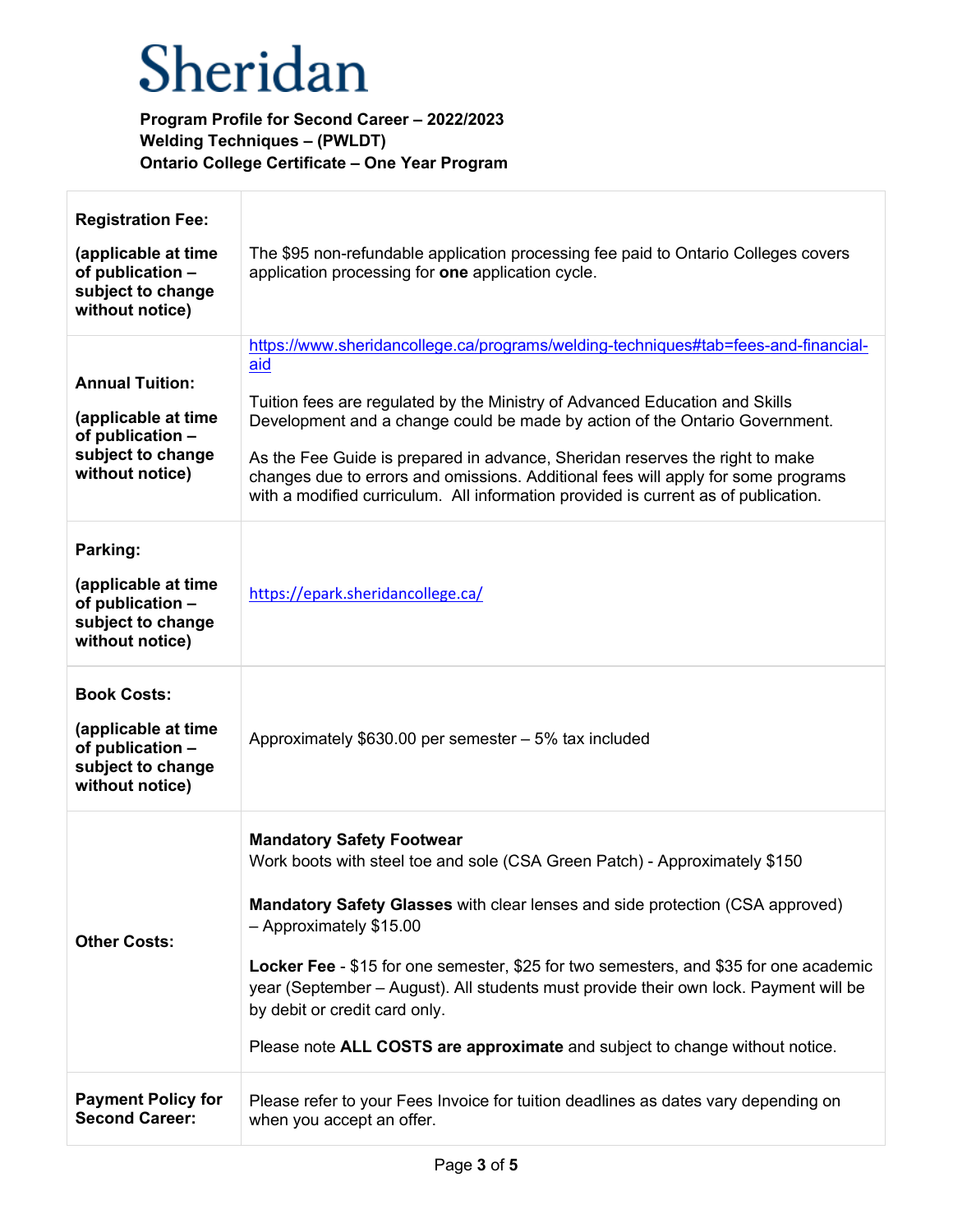| <b>Withdrawal/Refund</b><br><b>Policy</b>                        | Students must officially withdraw from Sheridan post-secondary programs via the<br>"Application for Term or Complete Program Withdrawal" form by the 10 <sup>th</sup> day of<br>scheduled classes<br>All fees are subject to a \$500 non-refundable registration charge, in accordance with<br>policy set by the Ministry of Advanced Education and Skills Development.<br>Any refund, less the non-refundable registration charge, will be refunded to the student<br>in the form of a cheque. Students who pay for two or more terms in advance will<br>receive a full refund of second semester fees providing the withdrawal is received prior<br>to the fee payment deadline date of the subsequent term.<br>Please note: As a Second Career-funded student, all refunds are to be returned to<br>your funder. |
|------------------------------------------------------------------|---------------------------------------------------------------------------------------------------------------------------------------------------------------------------------------------------------------------------------------------------------------------------------------------------------------------------------------------------------------------------------------------------------------------------------------------------------------------------------------------------------------------------------------------------------------------------------------------------------------------------------------------------------------------------------------------------------------------------------------------------------------------------------------------------------------------|
| <b>Your Second Career</b><br>and Career<br><b>Opportunities:</b> | https://www.sheridancollege.ca/programs/welding-techniques#tab=careers                                                                                                                                                                                                                                                                                                                                                                                                                                                                                                                                                                                                                                                                                                                                              |
| <b>Method of</b><br>Instruction:                                 | Courses are instructor-led. Students will engage in a variety of applied learning and<br>experiential activities and will complete projects.                                                                                                                                                                                                                                                                                                                                                                                                                                                                                                                                                                                                                                                                        |
| <b>Equipment</b><br><b>Availability:</b>                         | Students will have access to computers in open access computer labs.                                                                                                                                                                                                                                                                                                                                                                                                                                                                                                                                                                                                                                                                                                                                                |
| <b>Instructor</b><br><b>Qualifications:</b>                      | Our faculty is hired based on a combination of industry experience and academic<br>qualifications. Most full-time faculty have relevant Master's degrees and/or<br>professional certifications where applicable.<br>Our faculty is provided with opportunities to engage in professional development to<br>ensure currency in their field and proficiency in teaching adults.                                                                                                                                                                                                                                                                                                                                                                                                                                       |
| <b>Curriculum Design:</b>                                        | All programs are designed and kept up to date with input from Program Advisory<br>Committees which include representation from employers and industry organizations.<br>The Centre for Teaching and Learning at Sheridan oversees the design of new<br>programs and courses and maintains a schedule of program review to keep programs<br>up to date.                                                                                                                                                                                                                                                                                                                                                                                                                                                              |